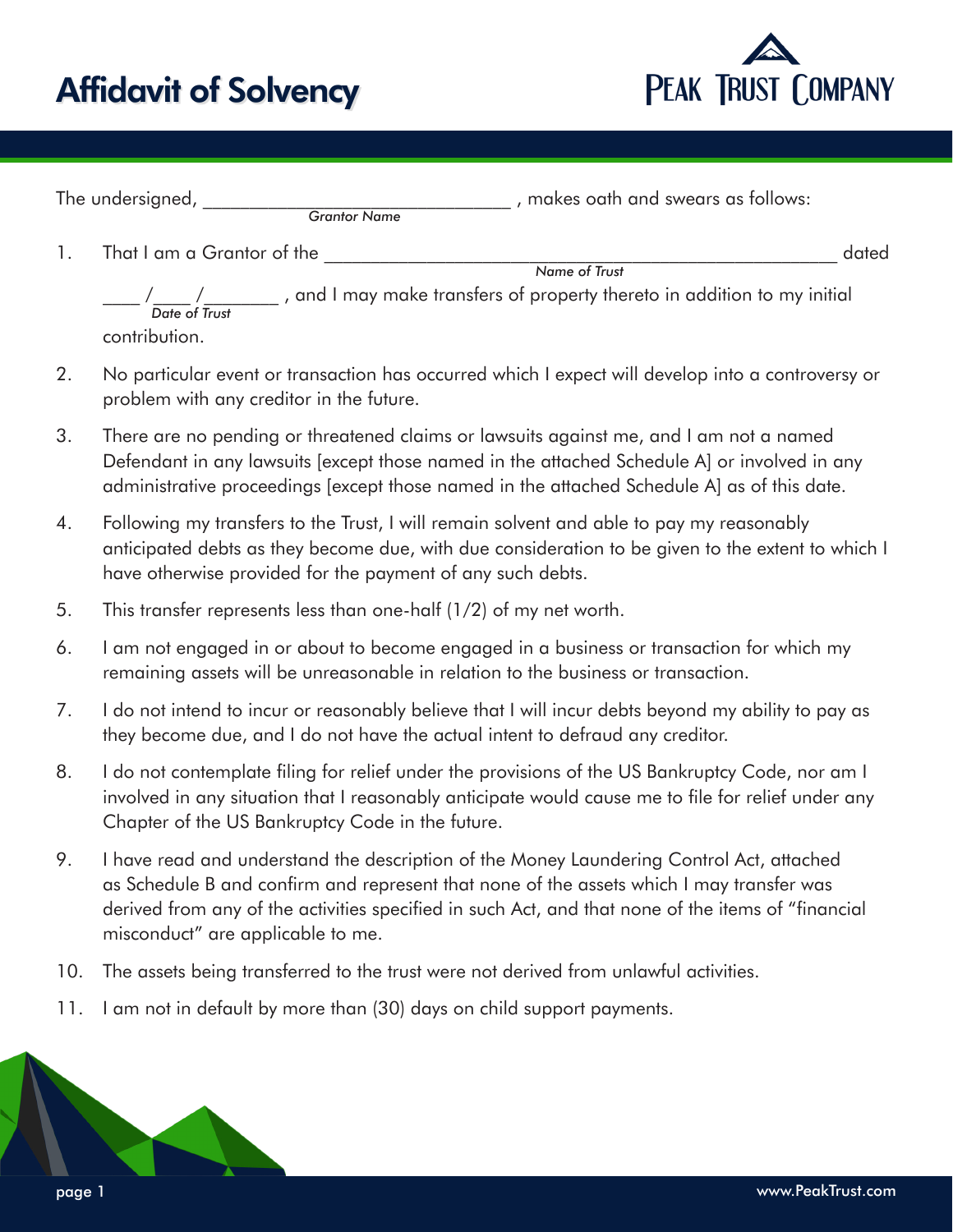Sworn to and affirmed under penalties of perjury:

| <b>Signature of Grantor</b>                       | Date |             |
|---------------------------------------------------|------|-------------|
| Subscribed and sworn to before me by the said ___ |      | this day of |
|                                                   |      |             |
| $\overline{1}$                                    |      |             |
|                                                   |      |             |
|                                                   |      |             |
|                                                   |      |             |
|                                                   |      |             |
| <b>Signature of Notary Public</b>                 |      |             |
| Notary Public                                     |      |             |
| For the state of                                  |      |             |
| My commission expires:                            |      |             |
|                                                   |      |             |

[Affix Notarial Seal]

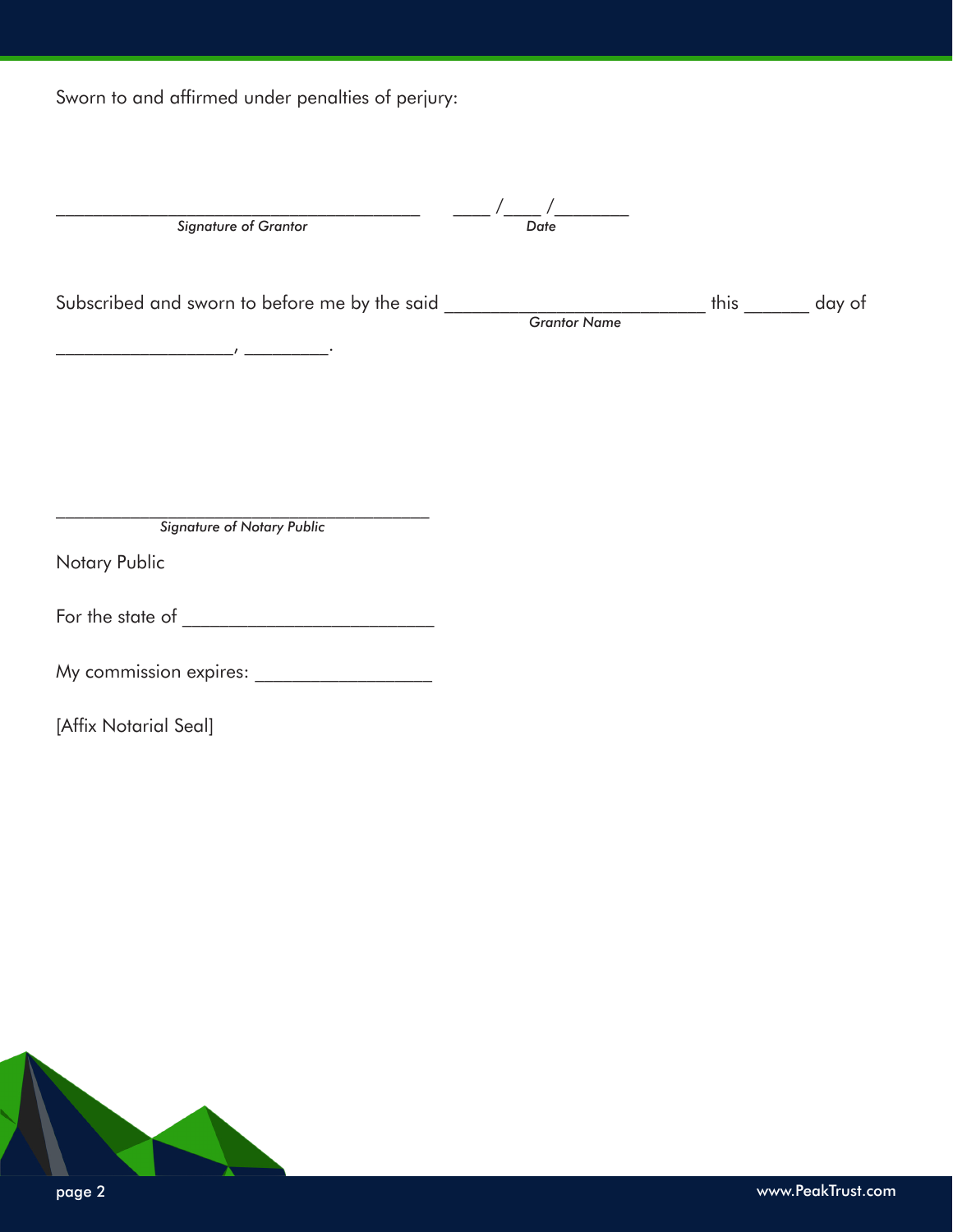## **SCHEDULE A**

| <u>1.</u> <u>— Maria Maria Maria Maria M</u> |
|----------------------------------------------|
|                                              |
| 2.                                           |
|                                              |
|                                              |
| $\frac{1}{2}$                                |
|                                              |
|                                              |
| $\mathcal{A}$ .                              |
|                                              |
| 5.                                           |
|                                              |
|                                              |
| $\delta$ .                                   |
|                                              |
| 7.                                           |
|                                              |
|                                              |
| 8.                                           |
|                                              |
|                                              |
| 9.                                           |
|                                              |
| 10.                                          |
|                                              |
|                                              |